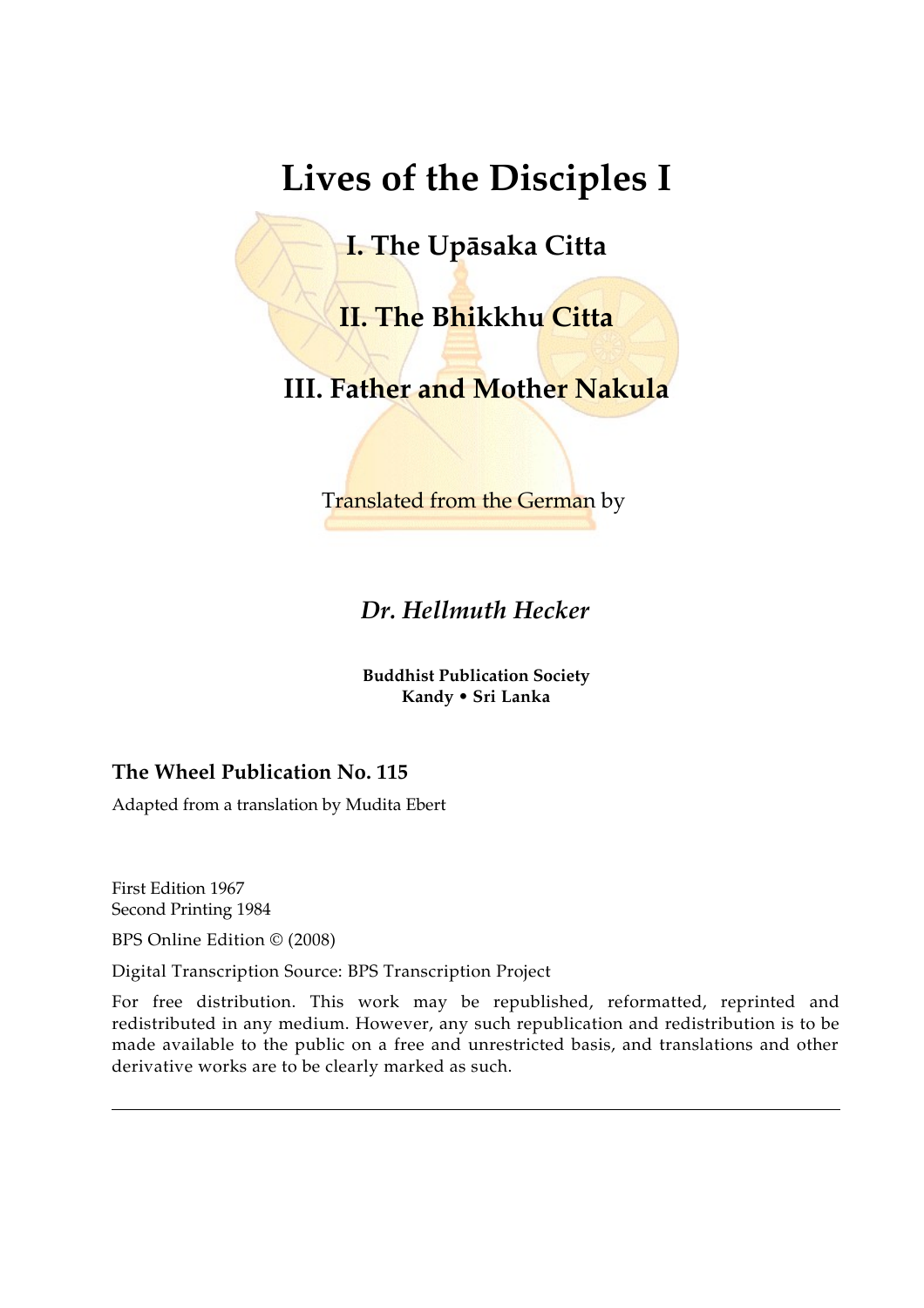### **Contents**

## **List of Abbreviations:**

| AN: | Anguttara Nikāya (Sutta)                               |
|-----|--------------------------------------------------------|
| Cv: | Culla Vagga = Vinaya Piṭaka II (Chapter and paragraph) |
| DN: | Dīgha Nikāya (Sutta)                                   |
| J:  | Jātaka (Story)                                         |
| MN: | Majjhima Nikāya (Sutta)                                |
| S:  | Samyutta Nikāya (Sutta)                                |
| Th: | Theragātha (Verse)                                     |
| Ud: | Udāna (Chapter and Sutta)                              |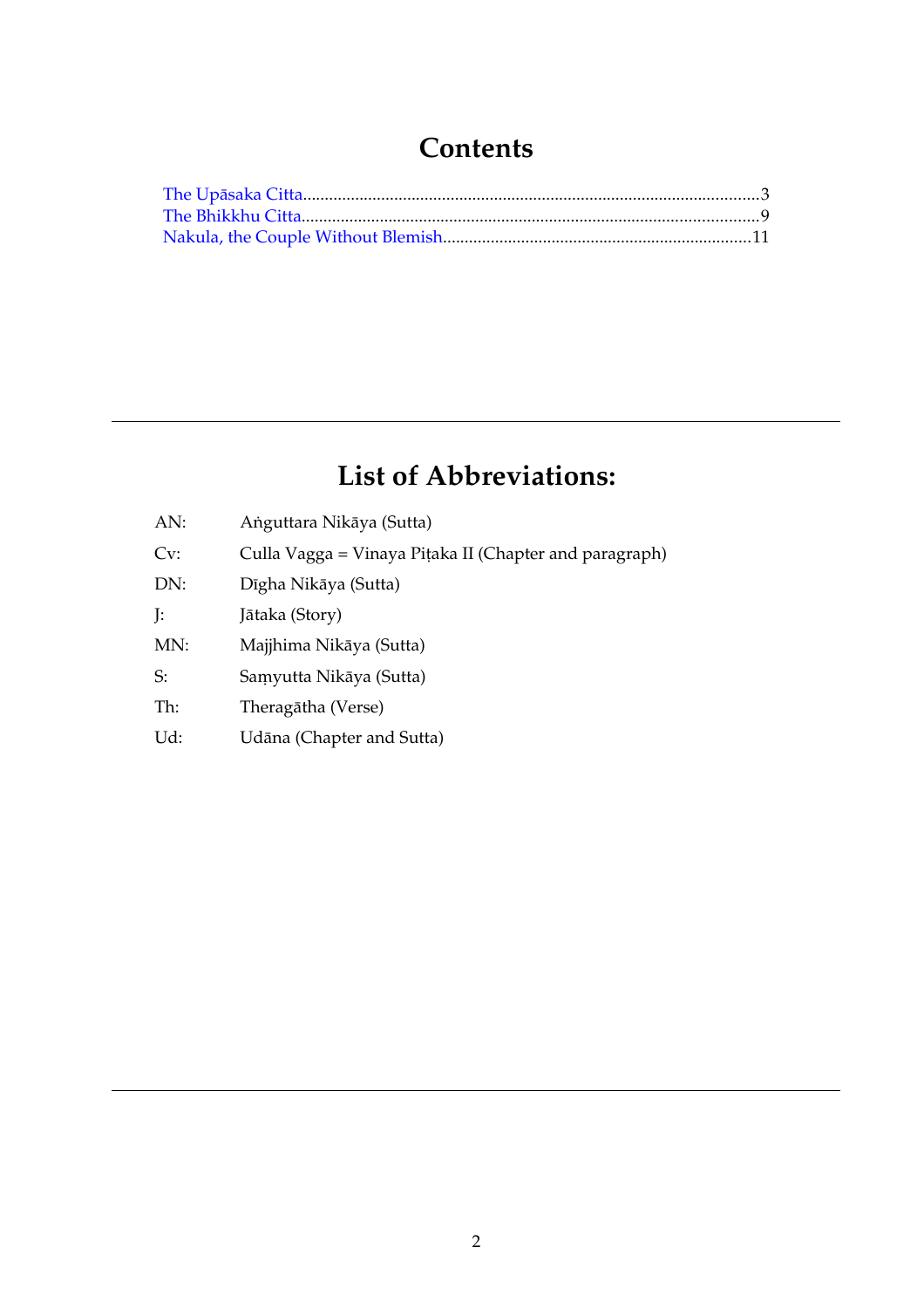## **Lives of the Disciples**

### <span id="page-2-0"></span>**The Upāsaka Citta**

On one occasion the Buddha enumerated for the benefit of his Bhikkhus the names of twentyone upāsakas (lay disciples) who had attained to Stream-entry. Fourth on this list we find Upāsaka Citta of Macchikāsaṇḍa, near Sāvatthī (AN 6:120). At another time the Blessed One said to his Bhikkhus:

"Should a devoted mother wish to encourage her beloved only son in a proper way, she may tell him: 'Try to become like the Upāsaka Citta, my dear, and like Hatthaka, the upāsaka from Āḷavi.'" These two, Citta and Hatthaka, Bhikkhus, are models and guiding standards to my lay disciples. The mother may then continue: 'But if you should decide for the monkhood, my dear, then try to imitate Sāriputta and Mahāmoggallāna.' These two, Sāriputta and Mahāmoggallāna, Bhikkhus, are models and guiding standards for my ordained Bhikkhus (SN 11:23). "

Again, the Buddha said that a devoted lay disciple should foster the wish to become like Citta and Hatthaka, while devoted Bhikkhus should aspire to equal Sāriputta and Mahāmoggallāna. Here model standards are set for lay people and monks. A lay follower is not to choose a Bhikkhu for his guiding example, but an upāsaka; and a Bhikkhu should not choose an upāsaka for guiding example, but Bhikkhus, because the modes of living are quite different and an example taken from one's own background is bound to prove more potent. An upāsaka trying to live like Sāriputta should take the robe; but if he wishes to fill and permeate his life with Dhamma while still living as a householder, he is wise to look up to householders like Citta and Hatthaka.

Who was this Citta? The enumeration of foremost disciples (AN 1:14) begins with three persons who excelled in expounding the Law: the Bhikkhu Puṇṇa, the Bhikkhunī Dhammadinnā and the upāsaka Citta. There is no record of any other upāsaka so well gifted in that respect. This Citta, a teacher of the Good Law living the family life, the model of upāsakas, was a very wealthy merchant. He owned a whole hamlet, Migapathaka, and nearby a large wood, Ambātakavana. This he presented to the Sangha, building a spacious monastery there, where many Bhikkhus and saints often dwelt. His devotion to the Blessed One is explained by the fact of his having been a servant to the Bodhisatta in a former life and having followed him into homelessness (J 488). There are no less than eleven accounts of the life of this devoted upāsaka, from which may be gathered a distinct outline of his personality.

Citta particularly appreciated a certain Bhikkhu, Sudhamma, and always consulted him before offering an invitation to other Bhikkhus. One day, Sāriputta, Moggallāna, Anuruddha, Ānanda and some more of the wisest and most learned Bhikkhus happened to come to Macchikāsaṇḍa while travelling. At once Citta approached them, and Sāriputta granted him a Dhamma talk of such profundity that Citta attained to the second stage of sanctity, that of oncereturner (*sakadāgāmi*). Citta immediately invited the illustrious gathering for the next day's meal. Afterwards it occurred to him that in this one instance he had forgotten to let Sudhamma know first, and he hastened to inform him of his act.

Sudhamma grew jealous and grossly reprimanded Citta for not having told him before. Because of this, he said, he did not see his way to partaking of the meal, and he declined Citta's invitation with scorn. Citta repeated his civil request twice more, but in vain. So, thinking in his heart that after all, Sudhamma's obstinacy had no bearing on his deed and the deed's fruit, he went home and joyfully began preparations for the auspicious event.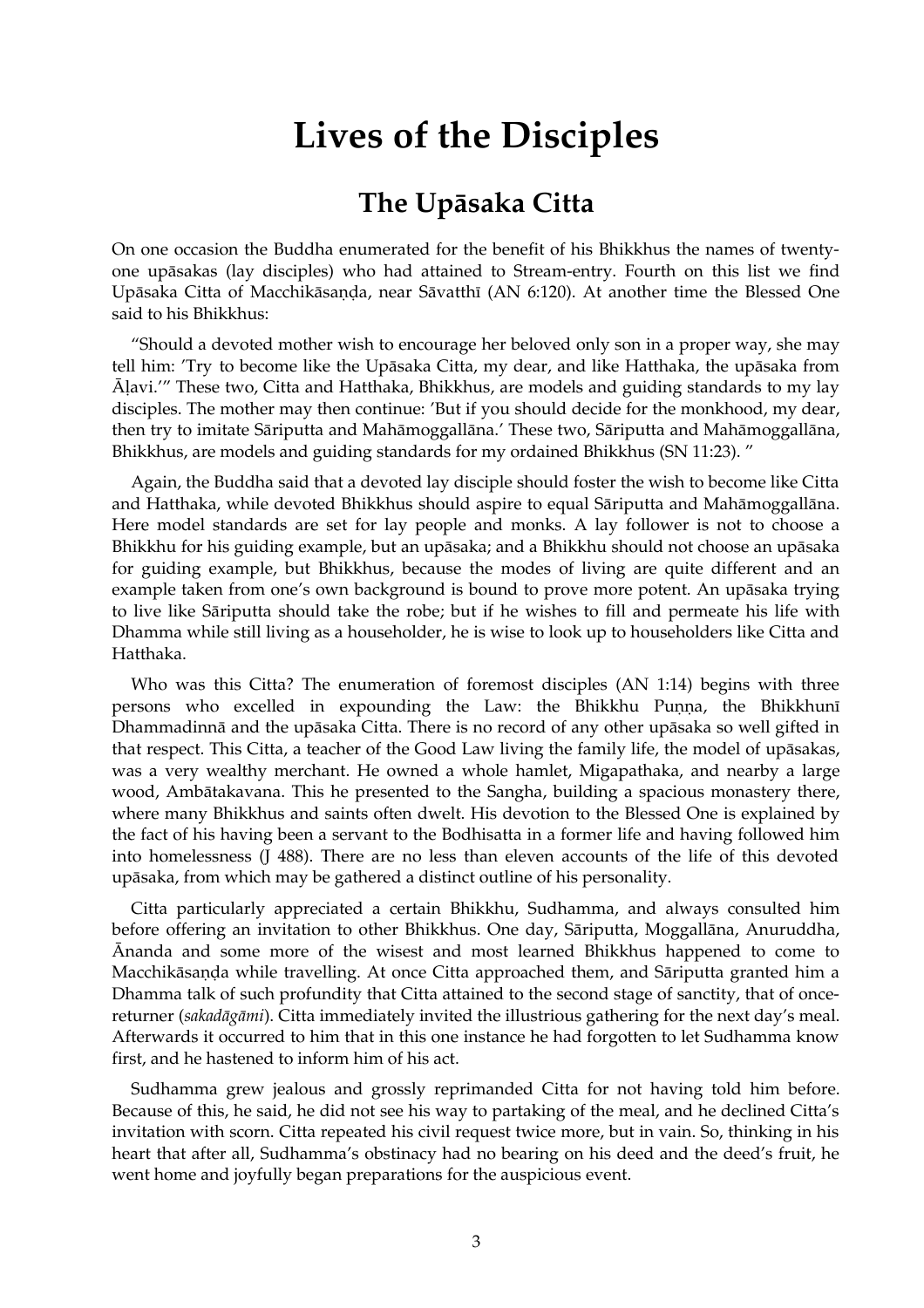The next day, however, Sudhamma could not bring himself to stay away. He joined the gathering as if nothing had happened, and praised the bounty and refinement of Citta's hospitality. But "real consummation," he remarked, "would be brought about by serving cream cakes to round off the meal."

Citta replied that his friend's ill-advised behaviour reminded him of a story he had heard. Some people known to him once bred a hybrid from a crow and a hen, but the resulting chick was afflicted with a grotesque defect. Whenever it wanted to crow like a cock, it cawed like a crow; and when it tried to caw like a crow, it crowed like a cock.

By this, Citta intended to say that Sudhamma not only failed in correct behaviour as a Bhikkhu but in proper civility as a layman, too. Refusing an invitation out of jealousy was hardly right for a monk, and criticizing the food was poor manners for a worldling. Sudhamma was deeply offended by these words and wanted to leave. Thereupon, Citta offered to support him for the rest of his life, but the Bhikkhu rejected his offer. The upāsaka then kindly asked him to visit the Buddha and relate what had occurred to him. Pointedly he said: "Till we meet again," when Sudhamma left.

The Buddha said to Sudhamma: "You foolish man, what you did was unseemly, not in accord with the rules, an act forbidden and not to be done. How could you meanly insult and show disdain for a devoted, faithful upāsaka, a benefactor and supporter of the Sangha?"

And at a meeting of the Sangha it was decided that Sudhamma was to call on the Upāsaka Citta and ask his forgiveness.

Sudhamma accordingly set out, but on reaching Macchikāsaṇḍa he felt so deeply embarrassed that he could not force himself to do what he had come for, and turned back without having seen Citta. When his fellow Bhikkhus asked him whether he had performed his duty, and learned that he had not, they informed the Buddha. He then advised that another Bhikkhu should accompany Sudhamma on his difficult errand, and so it was done. Sudhamma asked Citta for his forgiveness and Citta pardoned him (Cv 1:18-24).

Of the ten instructive discourses contained in the Citta Saṃyutta, three deal with questions posed by Citta to Bhikkhus, three with queries put to Citta by Bhikkhus, and four refer to personal events.

At one time Citta invited a group of Theras from the monastery he had founded for a meal, and requested the senior Thera to give an exposition of what the Buddha had said on the variety of elements. The Thera was not able to do so, and after he had been requested in vain a second and third time the youngest Bhikkhu, named Isidatta, asked for permission to reply to Citta's request. The Thera consented, and Isidatta lucidly explained that all elements arise on the basis of eighteen phenomena; that is, the six inner domains, the six outer ones, and the six domains of perception.

The Bhikkhus then took their leave. On the way back to the monastery the senior Thera commended the junior Bhikkhu for his excellent exposition, and said that next time he should not hesitate to speak up in a similar situation. There was no envy in the Thera's heart, but on the contrary, he felt sympathetic joy (*mudita*) over his young brother's accomplishments and depth of understanding. Isidatta on his part felt no pride, so both complied with the ideals of the Bhikkhu-life. (SN 41:2).

On another occasion Citta posed the question: "From what do wrong views on the world and the self originate?" and asked for an exposition of what the Buddha had taught on this subject in the great Brahmajāla Sutta. Again the senior Bhikkhu was ignorant of the matter and once more Isidatta offered his services. "Wrong views," he said, "invariably originate from the belief in a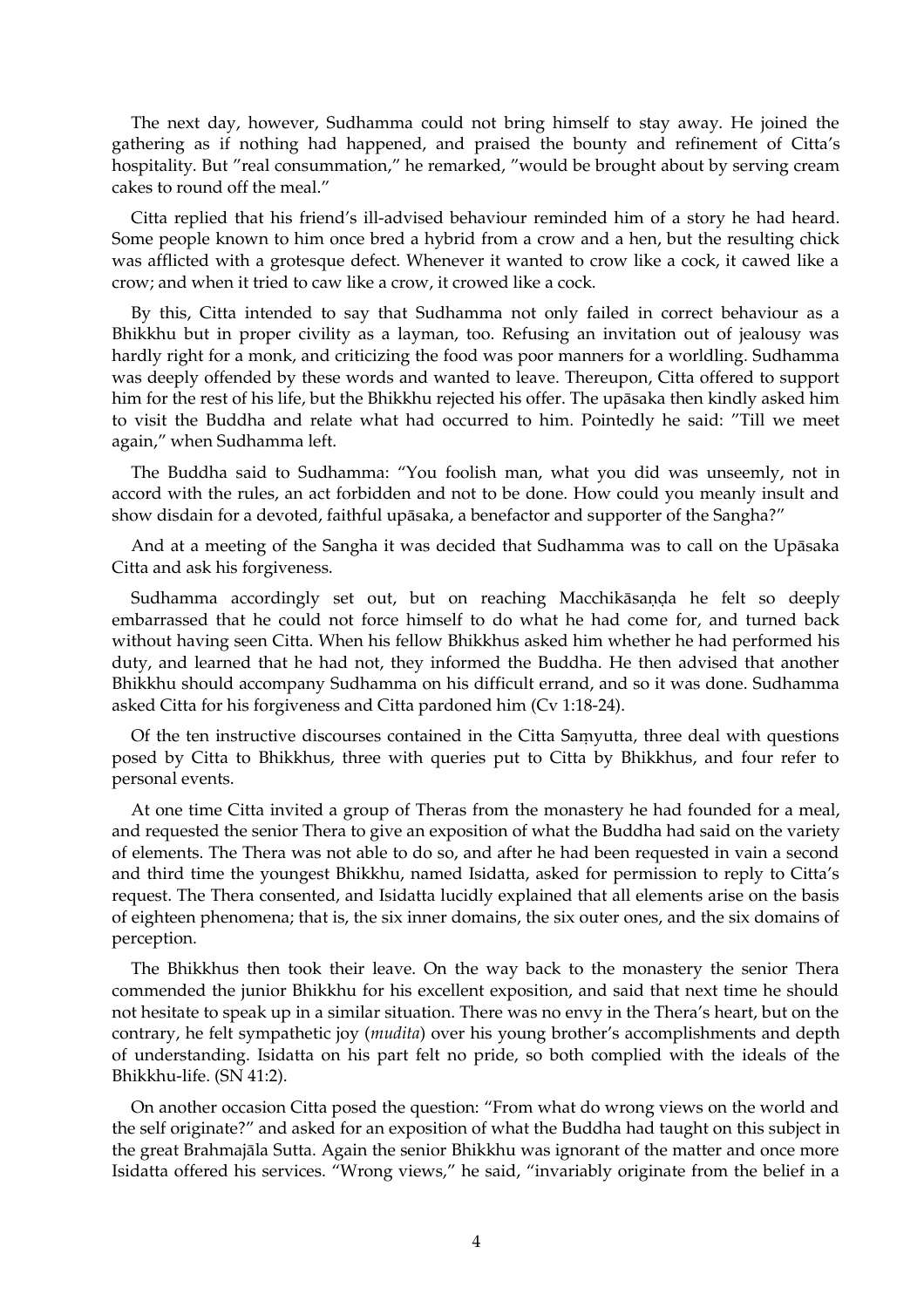self *(sakkāyadiṭṭhi).*" Citta then went on to ask from what the belief in a self originates, and Isidatta replied that the ordinary man, not instructed by the Buddha or his disciples, takes the five khandhas, the psycho-physical aggregates of personality, as being 'I' and 'mine,' and so is continually creating the illusion of selfhood (*atta-diṭṭhi* or *sakkāya-diṭṭhi*)*.*

Citta was delighted with the discourse, and asked Isidatta from where he came. "From the township of Avantī," Isidatta replied. Citta, who did not know his name, then asked whether he knew a certain Isidatta there, with whom he used to correspond, explaining the Dhamma to him and encouraging him to take the robe. As he did not know what had been the outcome, he wished to learn of it. He had never seen Isidatta, and now to his great joy he learned that his former pen-friend had indeed decided upon ordination and was now sitting before him. He asked for the favour of supporting him, but Isidatta, though appreciating the generous offer, declined and took his leave, never to return.

There is no commentary to explain Isidatta's motives. He attained to Arahatship and all we hear further of him is a short stanza, 'the Fivefold Group,' dealing with the five aggregates (Th 120).

On the third occasion when Citta was the questioner, it was a monk called Kāmabhū who made reply. Citta put to him no less than eleven abstract questions—the same which the nun Dhammadinnā answered when questioned by Visākha the householder (MN 44). These questions concerned the three types of formations *(saṅkhāra)* and their cessation (SN 41:6).

The first talk in which Citta is found replying to the questions of Bhikkhus or upāsakas occurs as follows:

Some senior monks (*Theras*) were sitting together on the porch of the monastery after the alms-round and discussing the problem of whether the fetters *(saṃyojana)* and the alluring objects of the senses are the same or not. Some answered affirmatively, while some denied it. Citta happened upon the scene and joined the gathering. When invited to comment, he declared that to the best of his knowledge and belief the fetters and the alluring objects are different, not only in word but in meaning too. As in a yoke of oxen, the white one is not the fetter of the black and the black one not the fetter of the white, but both are fettered by a single rope or yoke-strap, so the sense-organs had no power to bind the external objects and the external objects had no power to bind the sense organs, but they were yoked by craving to a burden of suffering. The Bhikkhus rejoiced at the learned upāsaka's answer and expressed their opinion that Citta must be in possession of the wisdom-eye (SN 41:1).

This same simile is used on two other occasions by Sāriputta and Ānanda (SN 35:191 and 192). Its exact import as lucidly explained by the Buddha (SN 35:109 and 122) when he said that the six double sense domains are the things fettered and that *chandarāga* (craving or lustful desire) alone is the fetter which binds them. This is an important point to take into consideration in order to avoid a futile fight against the outer sense-objects and the inner sense-faculties, since it is our willed relationship only that binds. The simile is apt; it assigns black to the six inner domains, since the subject is what is unknown. The outer domains are white, because the objects are evident. The same line of thought is pursued by the Venerable Nandaka, an Arahat, with the simile of the flayed cow (MN 146).

The second talk showing Citta as a teacher starts with Kāmabhū Bhikkhu reciting a stanza of the Buddha's, a solemn utterance (Ud 7.5) and requesting Citta to elucidate it:

The faultless chariot with its one axle And white canopy rolls. See him coming, without blemish, Without ties, the one who has crossed the stream.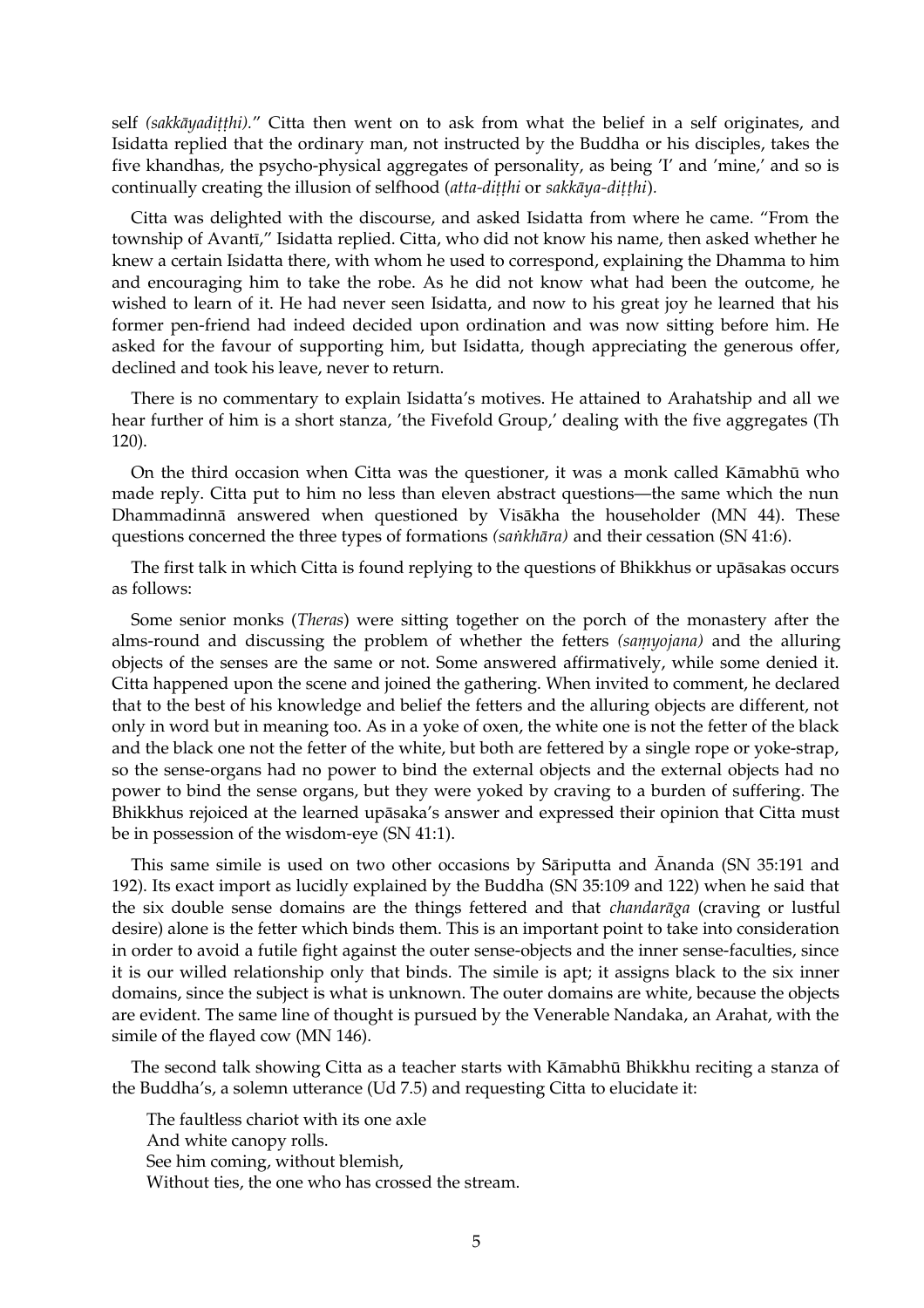*Neḷaṅgo setapacchādo, ekāro vattati ratho Anīghaṃ passa āyantaṃ chinna-sotaṃ abandhanaṃ*.

First of all, Citta requested to know whether it was an utterance of the Buddha, which Kāmabhū confirmed. Obviously, to Citta, only a saying of the Buddha's was worthy of deep reflection. Then he asked for a short time to reflect, and finally said: "The carriage (*ratho*) is the bodily form which moves round (*vattati*); the axle (*ekāro*) is mindfulness (*sati*); the smooth, frictionless holding together of the parts is virtue; the white silken canopy *(seta-pacchāda)* is emancipation. So the Arahat (indicated by *āyantaṃ)* without blemish *(anīgho)* or tie *(abhandhanaṃ)* crosses the stream *(chinna-sotaṃ);* he has done away with greed, hatred and nescience and is safe from the ocean of craving."

Kāmabhū then told Citta the householder that he could well be called 'happy' and 'blessed,' as the eye of wisdom had come to him in explaining that profound saying of the Buddha (SN 41:5).

The third incident relates a conversation in the course of which the Bhikkhu Godatta (Th 659- 672) challenged Citta to expound on the controversy whether limitless, unattached *(akiñcana),* void and signless liberation of mind are the same, or different from one another. This question is answered by Sāriputta in MN 43 in the same way as Citta treats of it here: namely that they may be considered the same or different according to the point of view. They are different as to type of emancipation, but alike in both being liberation from greed, hatred and delusion. (SN 41:7).

Elsewhere, more personal events are also related. At one time Citta accompanied some Bhikkhus, who had taken their alms-meal at his house, back to the monastery. It was very hot and they were perspiring freely. The youngest of the Bhikkhus, Mahaka, remarked to the senior one that wind or rain would certainly be welcome now. The observation sounds banal and not worth mentioning, but its import lies in the fact that Mahaka could exercise paranormal powers and was asking permission to do so. When he actually did procure rain to refresh his companions, Citta was deeply impressed, particularly since Mahaka was still very young.

At the monastery, therefore, he asked the Bhikkhu to display his powers once more. Perhaps it was the first time Citta had seen a paranormal feat of this kind and he felt a natural curiosity about it. Mahaka complied. A coat and a bundle of hay were placed on the porch, after which Mahaka went inside and closed the door. Creating a beam of tremendous heat he directed it through the keyhole and turned the bundle of hay to ashes without harming the coat.

Filled with enthusiasm, Citta offered to support Mahaka for life, but the Bhikkhu preferred to leave the place and never return. (SN 41:4). Bhikkhus are forbidden to impress lay people by the exhibition of paranormal powers (Cv. V. 15). Mahaka was young, and these powers were still new and titillating to him, so he could not resist Citta's request; but he recollected himself immediately after and did the right thing by leaving for good.

Citta's town was visited not only by Bhikkhus but also by ascetics of other persuasions. One of these was the leader of the Jainas, Nigaṇṭha Nātaputta. Citta called upon him as well, for he did not look down on those of other sects and was courageous enough to take up the challenge of dispute.

Nātaputta wanted to know whether Citta believed the Buddha's statement that there is a meditative absorption (*jhāna*) void of thought conception and discursive thinking.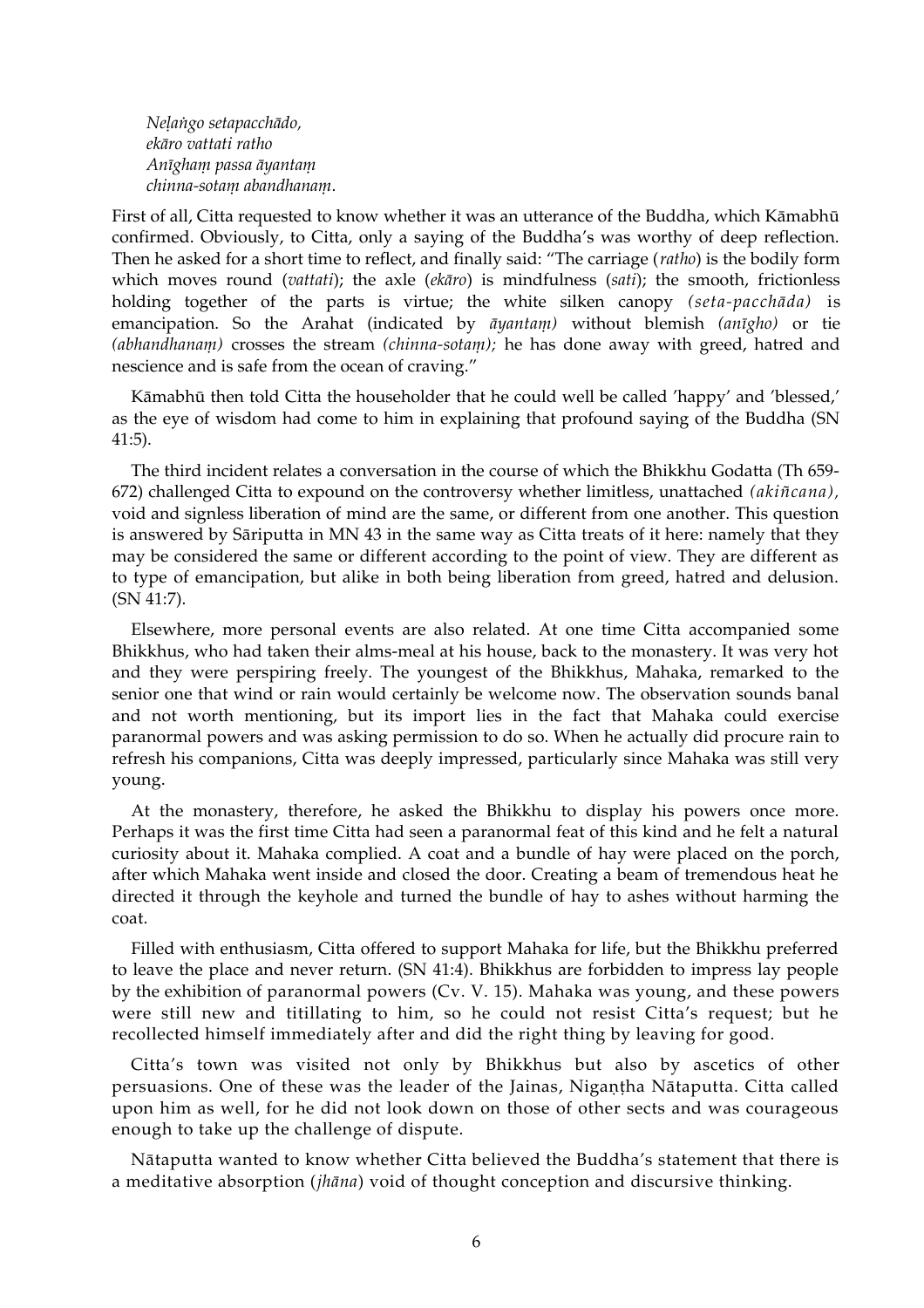Citta's answer was that he did not believe there is such a thing, and Nātaputta, eager to enlist the renowned Citta in support of his views, was quite pleased with the reply, having failed to catch Citta's exact meaning.

"Well said!" he extolled, and went on to expound his own belief that stilling the flow of thought formations would be paramount to stopping the Ganges with one's bare hands: "Impossible it is to make the verbal formations (*vacī-sankhāra*) cease," he declared.

Citta now countered with the query, what did Nātaputta think more excellent, belief or knowledge? 'Knowledge,' was the answer, whereupon Citta explained that he himself had experienced all the jhānas (MN 4) of which the last three are actually without thought conception and discursive thinking. Hence for him it was no longer a matter of *belief* but of knowledge from direct experience that the Buddha's statement was correct.

 Thereupon, Nātaputta blamed him severely for the form of his first reply. Citta protested that first he had been praised for being a wise man, and now he was called a fool. Only one of the two opinions could be true, so what did Nātaputta really think of him?

But Citta was not to receive an answer, for Nātaputta preferred to remain silent (SN 41:8). This incident shows how even famous philosophers may fall into inconsistencies, especially when their pride is involved, and Nātaputta claimed to be more than a mere philosopher. He had always failed to attain to the higher jhānas, so he conveniently concluded them to be a myth. Now, when an entirely trustworthy man told him that he had actually attained to these jhānas, the baselessness of his theory was proved, and at the same time the inferiority of his own status. Nātaputta's chagrin must have been increased by the fact that whereas he himself had been for so long a practiser of extreme asceticism, Citta was not even one who had gone forth from the household life. It is scarcely to be wondered at that Nātaputta withdrew in confusion.

The third personal encounter related is between Citta and the naked ascetic, Kassapa. This ascetic was a friend of Citta's family and so he visited Citta when he went to his old home town many years after leaving it. Citta asked him how long he had been leading the ascetic life. "Thirty years," he was told. Citta next inquired whether he had attained to superhuman states of bliss or supernormal insight. Kassapa answered: "No," he had just been going naked, shaving his head and dusting his seat. That was his life.

Now it was Kassapa's turn to ask questions: "How long had Citta been an upāsaka?" "Thirty years," Citta replied. "Had he attained to supernatural states?" was Kassapa's next question.

Well, certainly he had experienced the four jhānas, Citta said, and should he die before the Blessed One did, the Buddha would say of him that no fetter bound him any more to the worlds of sensual pleasure.

This, as Kassapa knew very well, meant that Citta was a non-returner ( *anāgāmi*), one who had attained to the third of the four stages of holiness. The ascetic, worn by painful austerities, was stunned by the idea that a layman could reach such a high attainment. Justly considering that since this was possible for a layman in the Buddha's dispensation, even more could be gained by a Bhikkhu, he asked Citta to help him in taking the robe. He was duly admitted to the holy Sangha and attained Arahantship shortly after (SN 41:9).

Three other friends of Citta also turned Bhikkhus after discussions of that kind. They were Sudhamma, Godatta and the Isidatta who, as related before, had been in correspondence with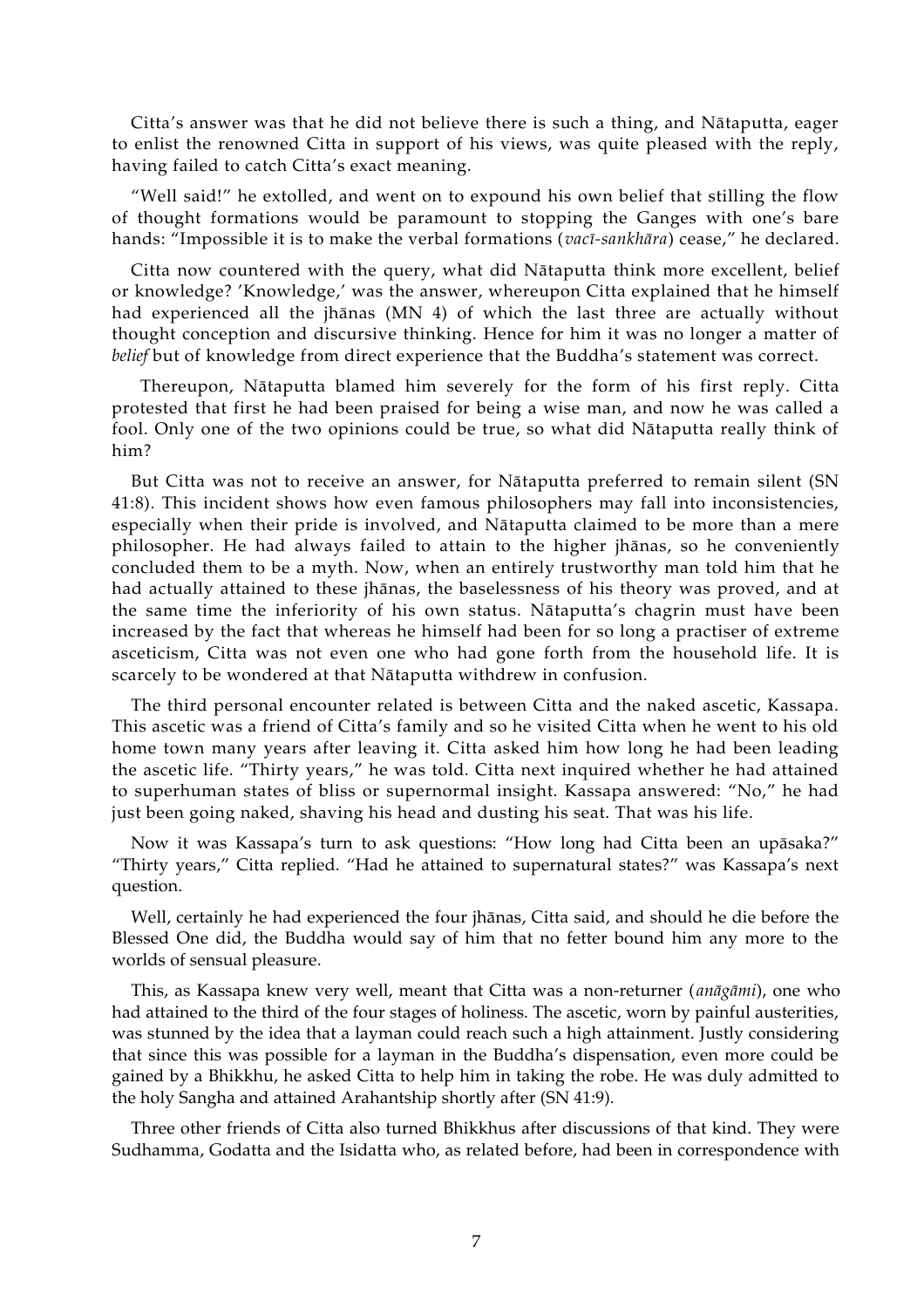Citta. All three of them attained to ultimate emancipation, leaving Citta, the householder, behind.

The last account we have of Citta relates the circumstances of his death. When he fell ill, Devas appeared to him and urged that he should set his heart upon becoming a world-ruler *(cakkavatti)* in his next life. "No," Citta answered; he was aiming at something higher, more noble and peaceful than that. He was seeking the unconditioned—Nibbāna. In recommending Citta to be a world-ruler, the Devas must have been unaware of his attainment, which made it impossible for him. He had already gone beyond it.

His relatives, not being able to see the Devas, imagined that Citta was in delirium. He reassured them, explaining that he was conversing with invisible beings. Then, at their devout request he gave them his last advice and admonition. They were to repose trust in the Buddha and his Dhamma always, and were to remain unswervingly generous donors to the holy Sangha (SN 41:10).

Thus this noble lay follower of the Buddha passed on to his successors the pattern of conduct which he himself had followed throughout his life with such brilliant success, and which had brought him to a state of liberation from the miseries of the sensuous realm and within sight of the final end of all suffering.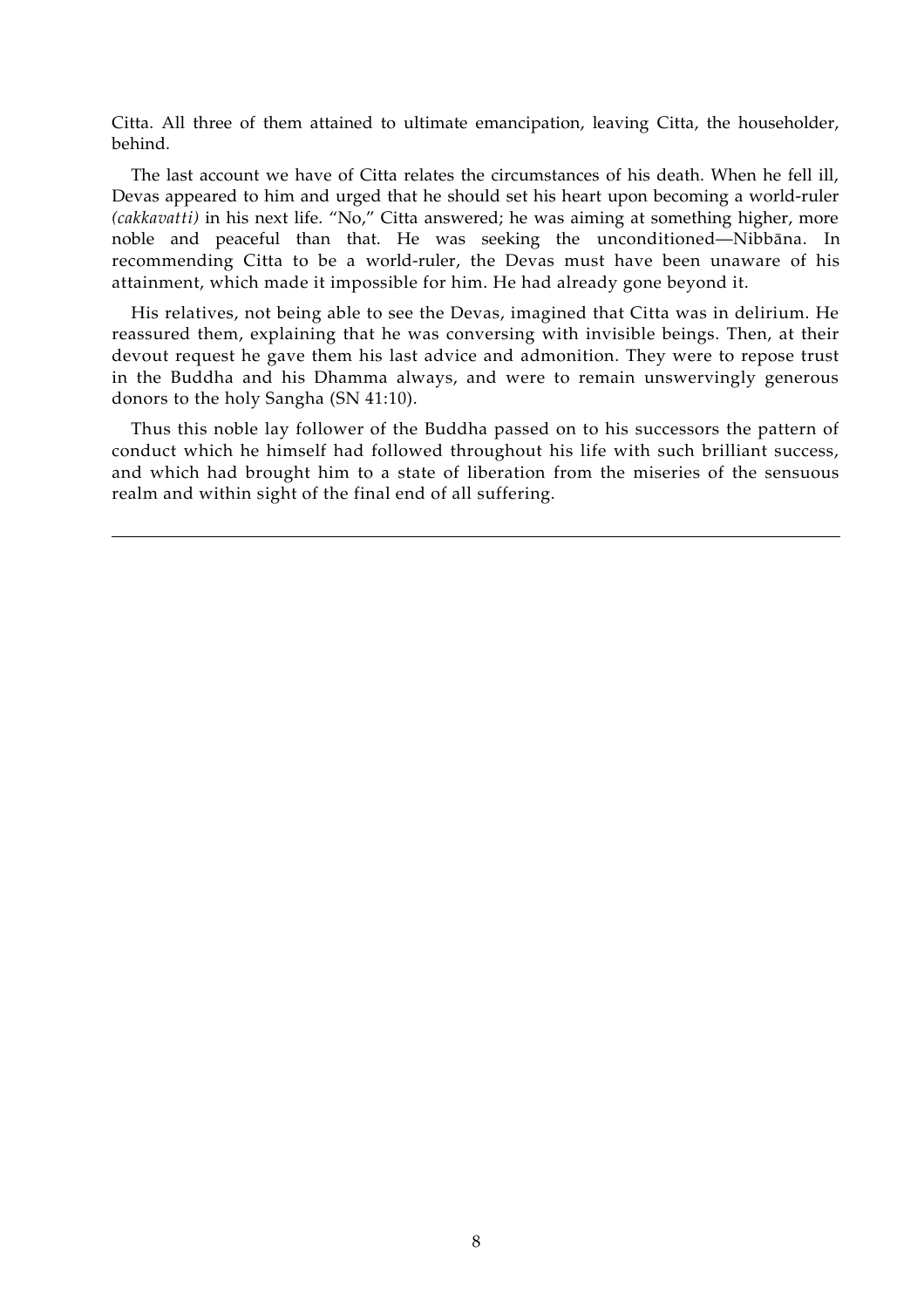#### <span id="page-8-0"></span>**The Bhikkhu Citta**

This Citta was the son of an elephant trainer. When he was still a youth he met an elderly Bhikkhu who was returning from his alms-round with a particularly tasty item of food in his bowl. The Bhikkhu had no desire for it, so he gave it to the young lad. Citta was greatly pleased, and under the impression that as a Bhikkhu he would be fed like that every day without having to fatigue himself with work, he joined the Sangha. But with such a motivation no ascetic life is possible, and shortly afterwards he discarded the robe to return to his old life.

All the same, the spirit of the holy Sangha had left a deep and indelible impression on his mind. Soon he felt dissatisfaction with the life of a householder, and asked for ordination once more. Having obtained it, after a time he deserted the Sangha again. A third, a fourth and a fifth time this happened.

The fifth time, when he was living a married life he was unable to sleep one night, and while he was looking at his wife, who was pregnant, the wretchedness of sensual pleasures was driven home to him so forcefully that he seized a yellow robe and hastened to the monastery at once. On his hurried way through the silent night all the good seeds planted during his previous monkhood burst into blossom and he attained to Stream-entry there and then.

At the monastery, however, his former fellow monks had just agreed among themselves to refuse a possible sixth request for ordination from Citta. They felt that they had been forbearing to a praiseworthy degree, and considered Citta totally unfit for the holy life and a disgrace to the Sangha.

Even while they were so deliberating, they saw Citta himself approaching. His features were aglow with a new bliss, and his manner was so calm and mild that they found it impossible to refuse him another ordination. This time he quickly succeeded in the four jhānas and signless unification of mind.

This filled him with joy, and he felt a great urge to talk about it. On one occasion some Arahats were sitting together in conversation and Citta interrupted them again and again. The senior Bhikkhu of the gathering, the Venerable Mahākoṭṭhita, advised him to wait until the senior monks had finished what they had to say. Thereupon, Citta's friends said that he ought not to be reprimanded, because he was wise and capable of explaining Dhamma from his own experience.

Mahākoṭṭhita answered that he could see Citta's heart. Then he went on to explain, by similes, that there are states of mind which may be excellent as long as they last, but are still unable to prevent a Bhikkhu giving up the monkhood again. In this connection he gave the following similes:

A cow securely tied up in the byre seems peaceable enough, but turned loose it quickly tramples down the green crops. Likewise, a Bhikkhu may be humble and wellbehaved in the presence of the Master or saints, but left on his own he tends to relapse and leave the Sangha. Again, a person may be in possession of the four jhānas and signless unification of mind, and as long as these abide he is safe; but as soon as the bliss wanes he goes among people, talkative and unrestrained and bursting with pride to announce his achievement. Then his heart becomes filled with greed and he gives up the monk's training. He may feel secure in the jhānas, but it is precisely this which leads to his ruin.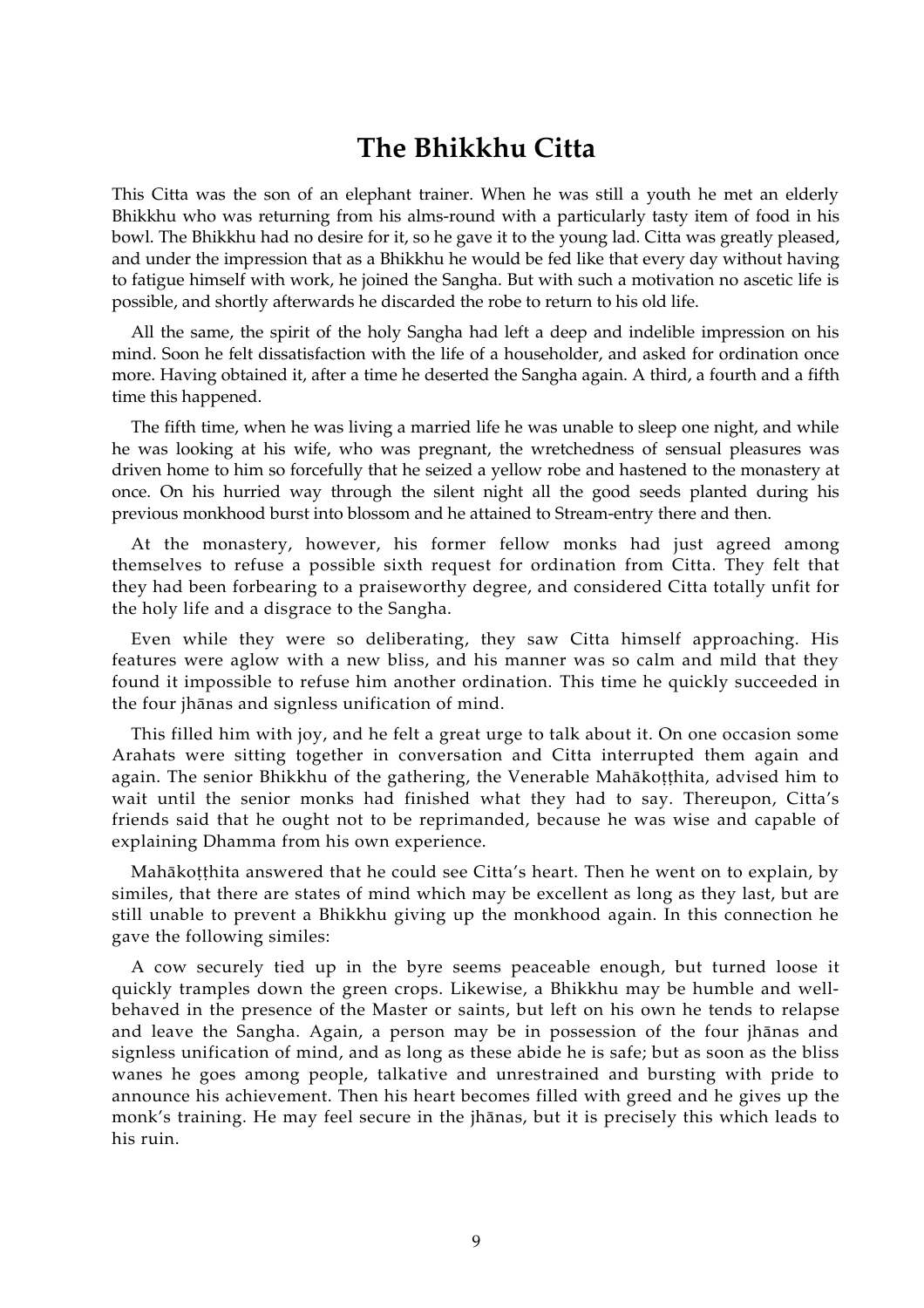While a king and army, with drums and chariots, are camping in the woods, nobody can hear the crickets chirping and everybody might think they had been silenced. But after the troops have moved on the crickets can easily be heard again, although one might have been quite sure there were none (AN 6:60).

Later on, Citta actually did leave the Sangha for a sixth time to return to family life. His Bhikkhu friends then asked the Venerable Mahākotthita whether he had himself foreseen that Citta would act thus, or whether Devas had told him. He replied that it was both. In astonishment those friends went to the Buddha and related the matter to him. The Blessed One dispelled their apprehensions by telling them that Citta would soon return.

One day Citta went to see the Buddha, accompanied by Poṭṭhapāda, a wandering ascetic of another sect. Poṭṭhapāda posed some deep questions regarding the different modes of arising in the three worlds. Citta followed up with further questions as to differentiation between these forms of becoming, since, having experienced the jhānas he was familiar with some of them. The Blessed One's answers satisfied him fully and he requested admission to the Sangha for the seventh time, which turned out to be the last.

The Buddha gave his consent, and in a short time Citta too became one of the Arahats (DN 9).

In subsidiary books of the scriptures as well as in unrelated and later tradition we often find significant hints as to how the actions of past lives affect a man's present experiences. Thus we are told just why it was that the Bhikkhu Citta, in his last life which was to bring forth Arahantship, had to defect from the Sangha so many times. It appears that a long, long time ago, when the Buddha Kassapa was teaching Dhamma, there were two friends who joined the Sangha. One of them became dissatisfied with the hardships of a Bhikkhu's life, and contemplated returning to his family. His friend encouraged him to make this decision, because in his heart he longed to be able to feel himself superior. This ugly motive had its result much, much later during the life-time of the Buddha Gotama. It subjected this false friend, now become the Bhikkhu Citta, not less than six times to the humiliation of leaving the Sangha and having to petition for acceptance again.

This shows that there are some kammas so strong that their results (*vipāka*) cannot be resisted; they can only be lived through with patience, towards which understanding helps. But since we do not know whether certain influences in our lives are the results of such kamma or not, or, if they are, how close we may be to the exhaustion of their force, it behooves us nevertheless to strive against them. Apart from everything else, such striving has its own value. It may appear in this life to be futile, but in reality it will bear fruit for our good at some future time. The immutable law of cause and effect ensures that no effort is wasted. Here as elsewhere the Dhamma urges us to set our face against every form of fatalism, that most enervating and paralysing view of life, even in its most subtle guises. It encourages us to rise from our failures undaunted and ever ready to try again. Defeats there may be—bitter and heartbreaking setbacks in the battle against craving and ignorance—but the true follower of the Buddha is one who will never admit any defeat to be final. He is prepared, like an old and tried warrior, to lose every battle except the last, for he knows that if he perseveres the final victory will be his.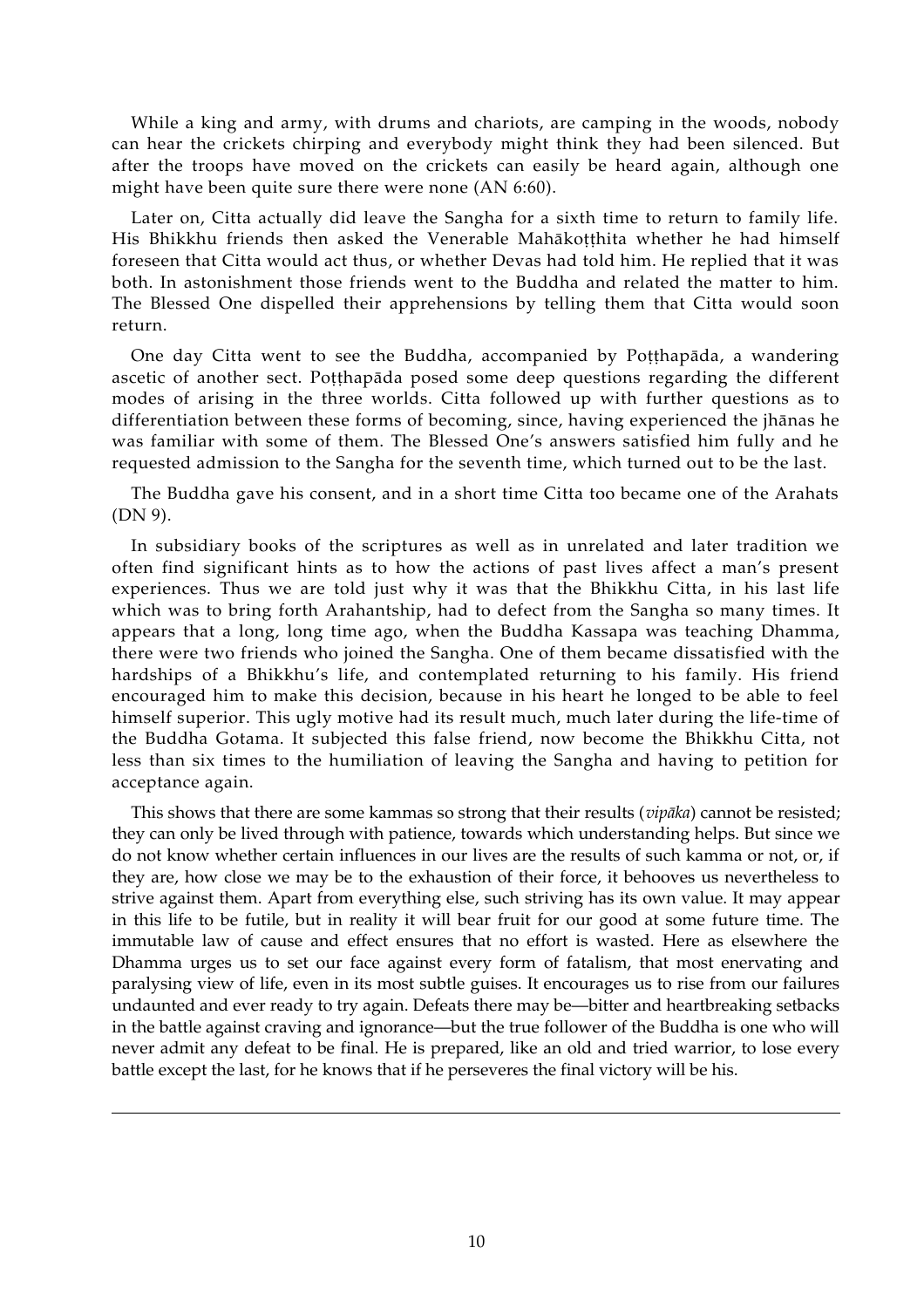### <span id="page-10-0"></span>**Nakula, the Couple Without Blemish**

The Country of the Bhaggas was in the Ganges valley, and it was there that they had their town called Crocodile Hill (Suṃsumāragiri), where Prince Bodhi resided (MN 85). Here the Blessed One spent one of the forty-five rainy seasons of his ministry (MN 15).

Once, when the Buddha was walking through the streets of the town a citizen prostrated himself at his feet and cried: "O, my dear son, why have you never called on us? Now, please honour our home, so that your aged mother may lay her eyes on you, too!"

The man was not out of his mind. The fact is that he and his wife had been the Bodhisatta's parents not once but a hundred times in former births. A faint memory of this had lingered on, and at the sight of the Blessed One full recollection had broken forth and overpowered the old man. Occurrences of this kind still happen sometimes in Asian countries even today.

This old man was the householder Nakulapitā (Father Nakula), whose wife was known as Nakulamātā (Mother Nakula). They are mentioned together by the Buddha as being among the foremost of his lay disciples, particularly for their unfaltering faithfulness to each other. The brief account of them in the Canon depicts a divine love of each for the other, accompanied by absolute trust, based upon their common faith in the Buddha.

When the Buddha received an invitation to their home, Father Nakula gave him an account of their marriage. Although he had been married very young, he said, he had not once broken faith with his wife throughout the years, not even in thought, let alone in deed. And Mother Nakula made the same declaration on her part. Neither husband nor wife had ever deviated for a moment from their fidelity to one another.

In their devotion both of them expressed a longing to be together again in their next lives, and asked what they could do to ensure that they got their wish (AN 4:55). The Buddha did not reject the question, nor did he reprove their aspiration. He replied, "Should a husband and wife wish to enjoy each other's company in this life and afterwards to meet again in the next, they should cultivate true faith, true virtue, true renunciation and true wisdom. Then they will meet again in their next lives." And the Buddha added these stanzas:

Pure in life and faithful both, Virtuous and self-restrained, Consort ever consort meets, Courteous and full of love.

So is highest blessing theirs, So in joys untold they dwell, While the Evil One slinks back Beaten by a couple pure.

Living here praiseworthy life, Virtuous, upright, without blame, Leads them up to Devas' realm Where in pleasure they abide.

How a man of lofty aspirations may live with a woman his peer, guarded by virtue, is explained by the Blessed One elsewhere. There he says that not only do both consorts abide by the five precepts (*sīla*), but over and above that they are virtuous and noble-minded; when asked for help they never refuse, and they never despise or insult ascetics and holy men (AN 4:54). In the light of these words it can easily be seen how much is expected of a couple like that: not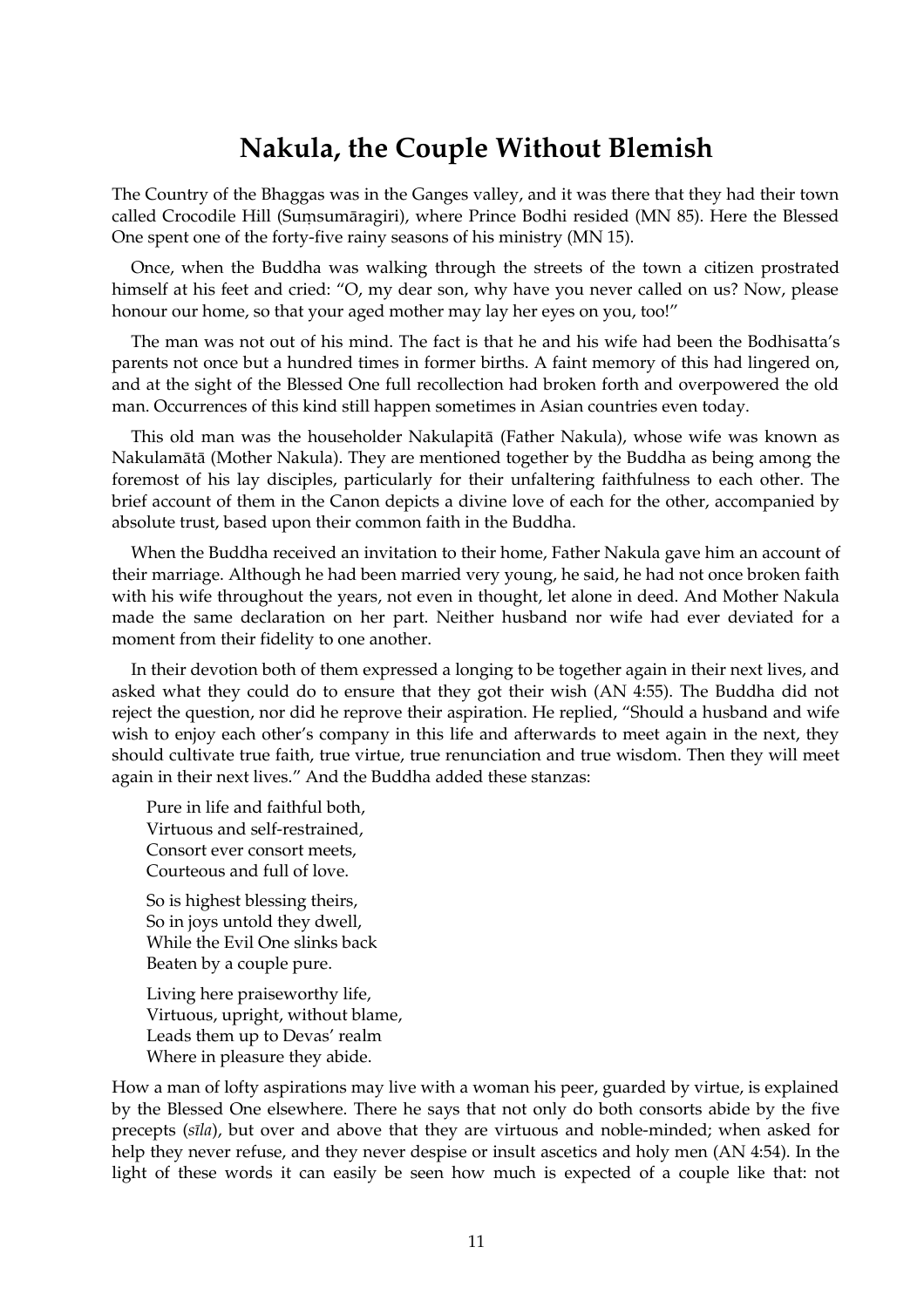religious piety only, but also a heart staunch enough to be detached from the petty events of everyday life and everything that is low and base. It is frequently said of the white-clad upāsaka that he does not refuse requests, and easily forgoes his own wishes or pleasures. This shows a detachment from men and things, a capacity for letting things go instead of clinging to them. From this comes inner freedom, the only sound basis for the cultivation of wisdom. Virtue in action, renunciation of things in the heart, wisdom in the mind—these factors make for harmonious and gentle life together.

Knowledge concerning rebirth and of ways to obtain a favourable one was common in India at that time. In the case of the couple Nakula, since they actually remembered some of their previous lives it was not necessary to enlarge on the subject. The Blessed One's concise reply was all they needed.

Prerequisites for harmonious married life are given by the Buddha in more detail in DN 31 (Advice to Sigāla). There we read that if the husband—who is responsible for taking the initiative—observes five courses of action, he will reap wellbeing. He is to treat his wife respectfully, and not with disdain; he should be faithful to her; he should allow her authority in the household and he should provide her with all necessities and adornments according to his means. If he conducts himself in that way, his wife will take pride in looking after his needs; the household will run smoothly, she will treat callers and servants politely. She will be faithful, will protect his property and carry out her tasks skilfully and dutifully.

The Nakulas were not solely concerned with a favourable rebirth: they also took interest in the lawfulness governing the lives of men and in the deeper problems of existence. Once, Father Nakula asked the Blessed One why it is that some people attain to emancipation and others do not. The answer was: "Whosoever goes on grasping at the objects perceived by the senses cannot gain liberation. Whoever stops grasping will be liberated." (SN 35, 131). This is a reply which in its concentrated terseness only one well versed in the Dhamma could be expected to comprehend fully, but Nakula understood its implications at once.

On another occasion Father Nakula went to pay his homage to the Buddha. He was now aged and infirmed, he said, and only on rare occasions could he see the Blessed One. Would the Buddha out of compassion give him a word of spiritual guidance to hold and treasure? The Buddha replied, "The body is subject to sickness and decay. The bodily form being a burden even in the best circumstances, one should train himself thus: 'Though my bodily frame is ill, my mind should not be ill.'"

Soon afterwards, Nakula met the Venerable Sāriputta, who addressed him with the words, "Your deportment is calm, householder, and your features serene. Is it that you have today talked with the Master?"

"Thus it is," Nakula answered. "The Blessed One has this very day comforted me with his ambrosial words." Upon hearing this, the Venerable Sāriputta gave a full explanation of the Buddha's concise words, expounding on the way to overcome physical sickness by not identifying with the five khandhas. When the time comes—as it inevitably does—that the perishableness of things becomes evident, the man who is well trained does not despair, he coolly looks on. His body may wither, but his heart remains sound (SN 22:1).

It was not only Nakula the father who strove for wisdom to overcome death. His wife resembled him in this also, as can be seen by another report. When husband Nakula fell dangerously ill she consoled him, saying, "Do not harbour distress at the thought of my being left behind. To die like that is agonizing, so our Master has advised against it. For six very good reasons you need not be concerned about me: I am skilled at spinning, and so shall be able to support the children; after having lived chastely with you for sixteen years I shall never consider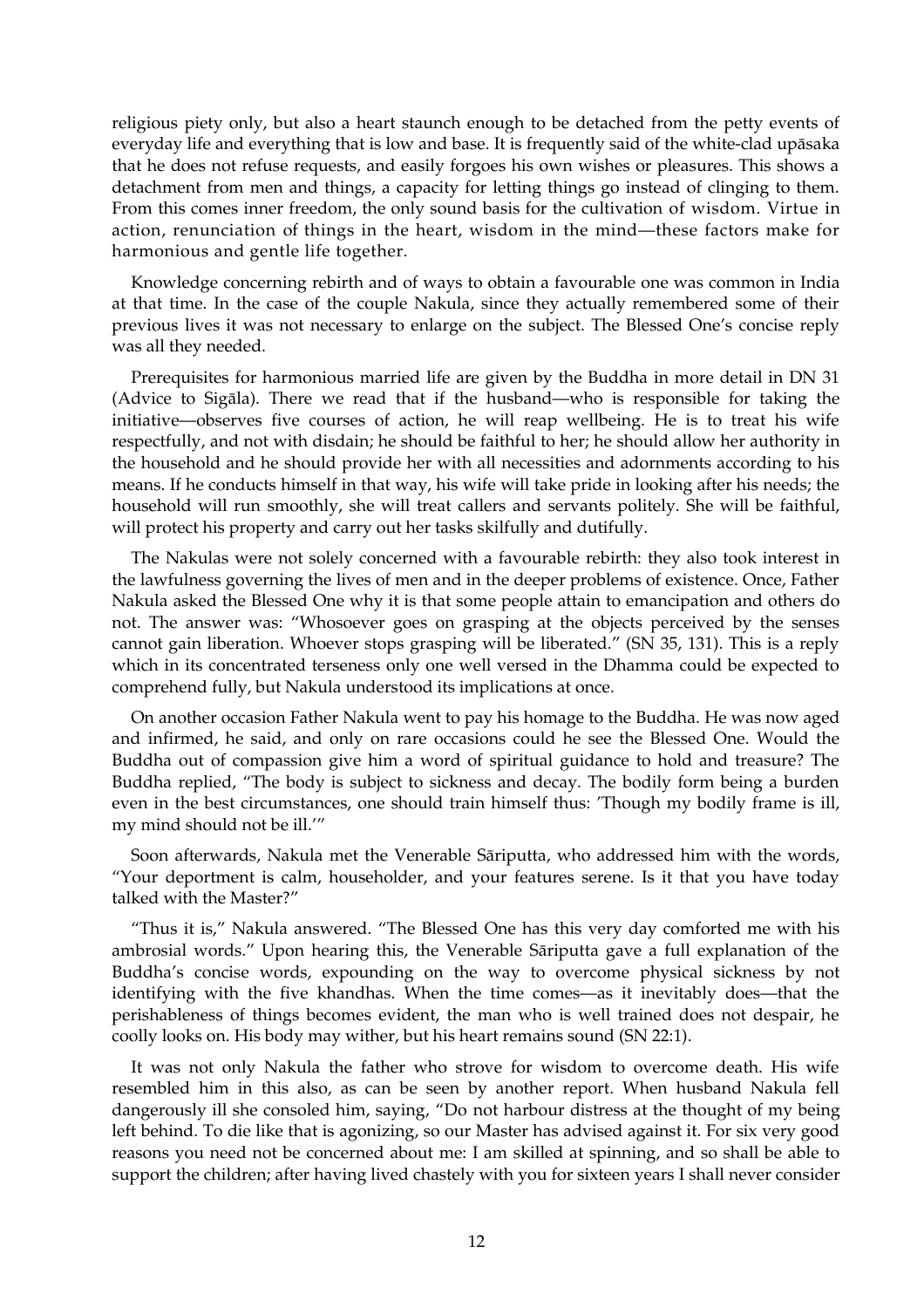taking another husband; I shall never cease seeing the Master and his Bhikkhus, but rather visit them even more frequently than before; I am firmly established in virtue and have attained to peace of mind, and lastly I have found firm footing in the Dhamma and am bound for final deliverance."<sup>[1](#page-12-0)</sup>

Encouraged by these words, Father Nakula recovered from his illness. As soon as he was able to walk he presented himself before the Buddha and recounted his wife's words. The Lord thereupon confirmed that the possession of such a wife was indeed a blessing. He said: "You are truly blessed, householder, in having Mother Nakula as a mentor and adviser who is solicitous and concerned for your welfare. Of the white-clad female devotees who are perfect in virtue, stilled of mind and firmly established in Dhamma, not relying upon anybody else in the Master's dispensation, Nakula is one (AN 6:16)."

Here a solution is given for reconciling the seemingly opposite tendencies of life: the deep affection between husband and wife on the one hand, and the striving for deliverance on the other. Looking sympathetically at this story of the Nakula couple one may come to think that a life of renunciation may not be necessary if a married life is led in such an exemplary way; or that one can even combine attachment and detachment. But if one looks more closely one will see that it is far from easy to follow faithfully the life led by that noble couple. It is not enough that there is concern and solicitude for one another. The conditions for a married life in chaste companionship must not be overlooked.

The spouses who in their youth had led a married life of sensual fulfilment, did not abstain from physical contact only in old age when the senses were quietened; but they voluntarily lived a celibate life much earlier. In the case of the Nakula couple, they had lived without physical contact for sixteen years, as their words to the Master testify.

Hence the individual wishing to take the first steps on the road to emancipation should ask himself which is easier: to remain in the home environment and try to outgrow its sensual temptations, or to overcome worldliness as a member of the Sangha in the congenial company of brothers in the Holy Life. While the Enlightened One himself, the incomparable Knower and Guide of men, was at the head of the Order, the decision was not so difficult. But even today one is inclined to think that one who does not feel himself fitted for life in a monastic community may also lack the strength of character to renounce sexual relations in a married life devoted to progress on the Path. Both ways of life will demand acts of renunciation.

<span id="page-12-0"></span><sup>&</sup>lt;sup>1</sup> By that she indicated her attainment of Stream-entry.